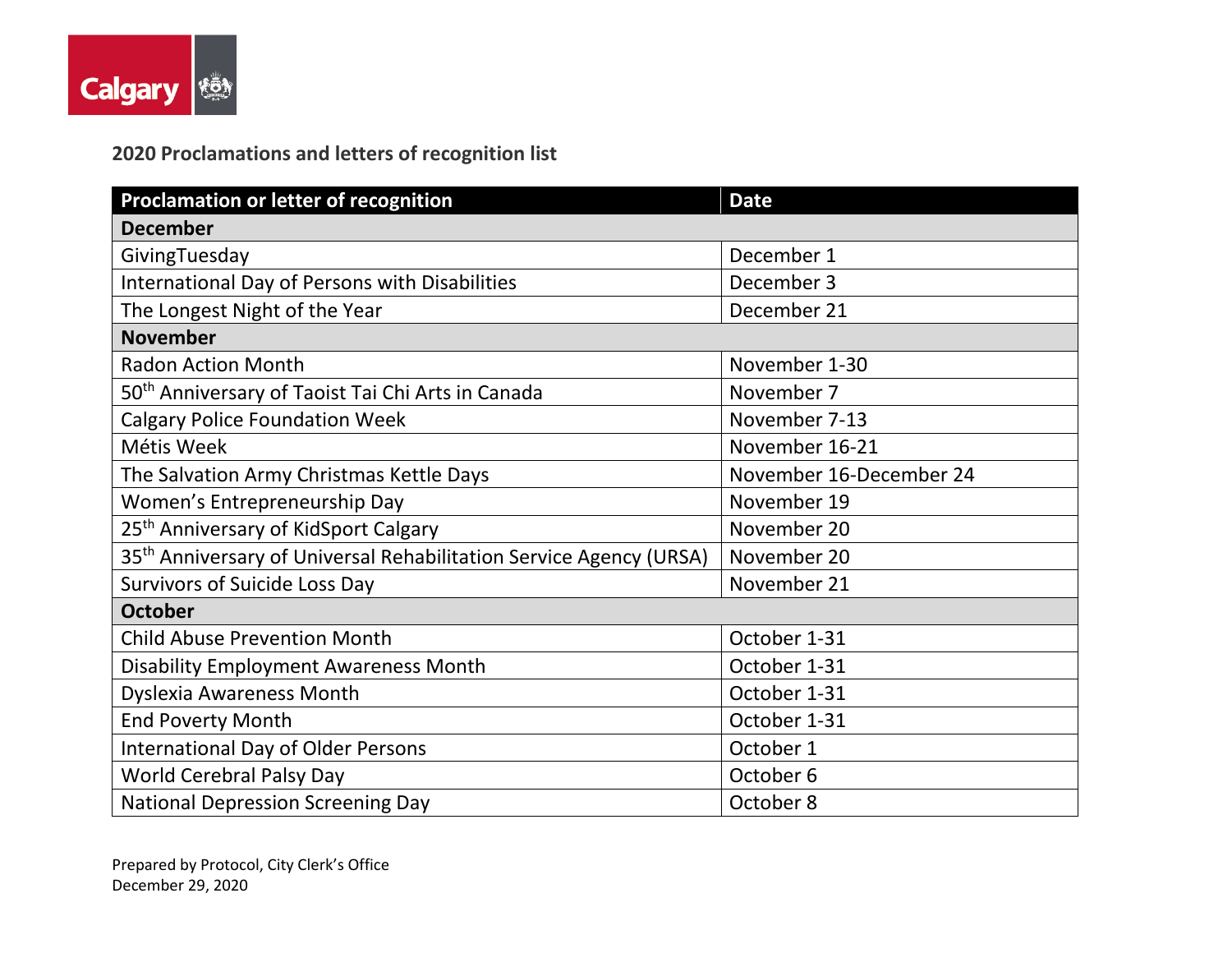

| Pregnancy & Infant Loss Remembrance Day                              | October 15            |  |
|----------------------------------------------------------------------|-----------------------|--|
| <b>Waste Reduction Week</b>                                          | October 19-25         |  |
| 20 <sup>th</sup> Anniversary of Así es Colombia Cultural Association | October 22            |  |
| <b>Respiratory Therapy Week</b>                                      | October 25-31         |  |
| September                                                            |                       |  |
| <b>Arthritis Awareness Month</b>                                     | September 1-30        |  |
| <b>Pulmonary Fibrosis Awareness Month</b>                            | September 1-30        |  |
| United Way Month                                                     | September 1-30        |  |
| Polycystic Kidney Disease Awareness Day                              | September 4           |  |
| Fetal Alcohol Spectrum Disorder Awareness Day                        | September 9           |  |
| Mitochondrial Disease Awareness Week                                 | September 13-19       |  |
| 100 <sup>th</sup> Municipal Historic Resource Designation            | September 14          |  |
| <b>World Patient Safety Day</b>                                      | September 17          |  |
| <b>Big Brothers Big Sisters Day</b>                                  | September 18          |  |
| Orange Shirt Day                                                     | September 30          |  |
| <b>August</b>                                                        |                       |  |
| Pride Week                                                           | August 28-September 6 |  |
| July                                                                 |                       |  |
| <b>Smart Irrigation Month</b>                                        | <b>July 1-31</b>      |  |
| <b>National Injury Prevention Day</b>                                | July 6                |  |
| 20 <sup>th</sup> Anniversary of Kids Up Front Calgary                | July 13               |  |
| <b>National Drowning Prevention Week</b>                             | <b>July 19-25</b>     |  |
| June                                                                 |                       |  |
| Spina Bifida & Hydrocephalus Awareness Month                         | June 1-30             |  |
| <b>Empathy Week</b>                                                  | <b>June 1-7</b>       |  |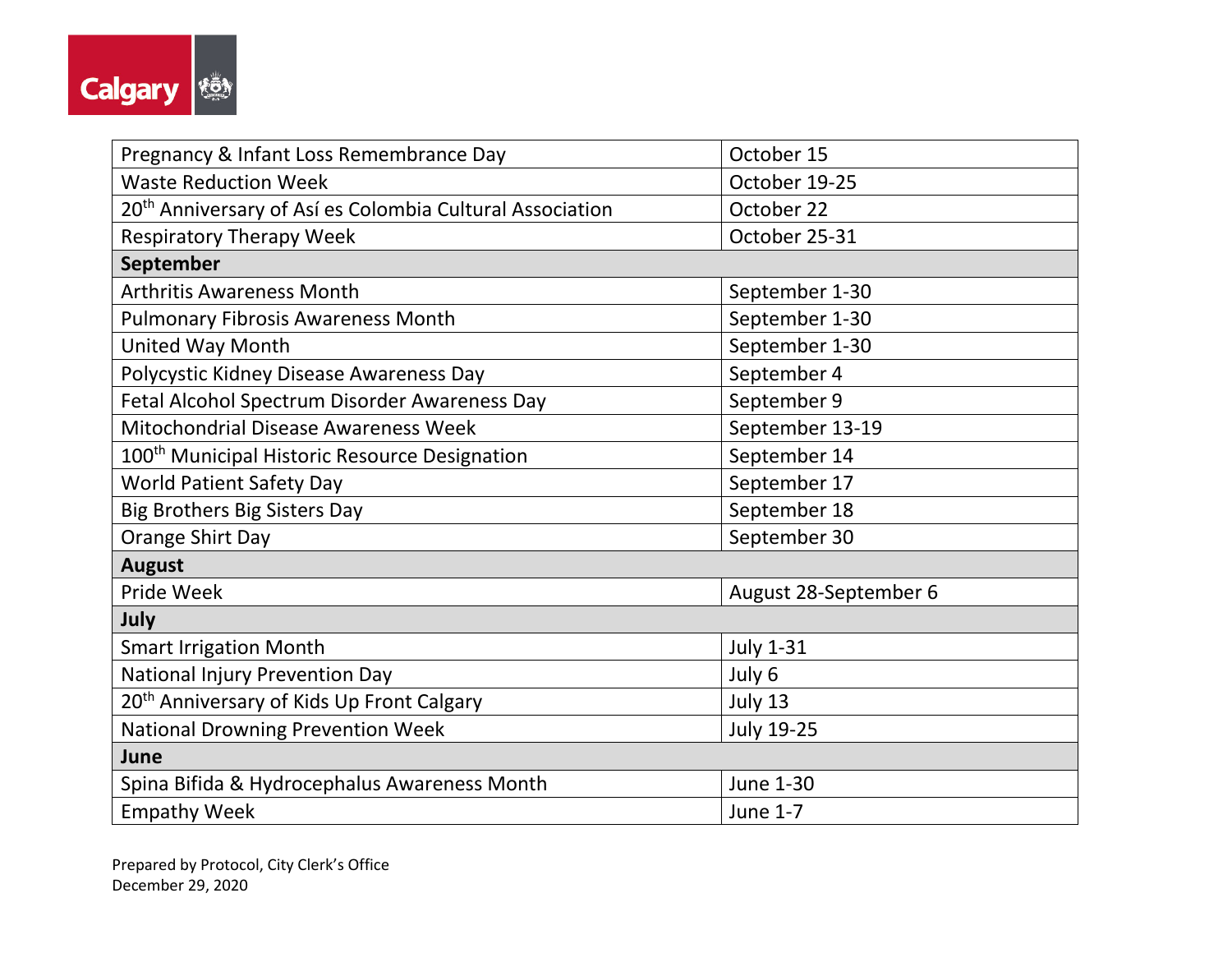

| Seniors' Week                                                          | June 1-7              |  |
|------------------------------------------------------------------------|-----------------------|--|
| Intergenerational Day                                                  | June 1                |  |
| National Health and Fitness Day                                        | June 6                |  |
| <b>Aboriginal Awareness Week</b>                                       | June 15-21            |  |
| 50 <sup>th</sup> Anniversary of Athabasca University                   | June 25               |  |
| <b>May</b>                                                             |                       |  |
| Huntington Disease Awareness Month                                     | May 1-31              |  |
| <b>International Internal Audit Awareness Month</b>                    | May 1-31              |  |
| Polish Immigrant Day & Polish Constitution Day                         | May 2, 3              |  |
| <b>Goodwill Week</b>                                                   | May 3-9               |  |
| World Maternal Mental Health Week                                      | May 3-10              |  |
| Myalgic Encephalomyelitis Awareness Day                                | May 12                |  |
| 25 <sup>th</sup> Anniversary of HMCS CALGARY                           | <b>May 12</b>         |  |
| International Missing Children's Day                                   | May 25                |  |
| National Brown-Bag-It Day                                              | May 25                |  |
| <b>April</b>                                                           |                       |  |
| <b>National Poetry Month</b>                                           | <b>April 1-30</b>     |  |
| <b>Tartan Day</b>                                                      | April 6               |  |
| <b>APEGA's Centennial Anniversary</b>                                  | April 24              |  |
| Lights on Afterschool Alberta Day                                      | April 24              |  |
| Navy Week & 75 <sup>th</sup> Anniversary of the Battle of the Atlantic | April 27-May 3, May 3 |  |
| <b>National Day of Mourning</b>                                        | April 28              |  |
| Stop Food Waste Day                                                    | April 29              |  |
| World Wish Day                                                         | April 29              |  |